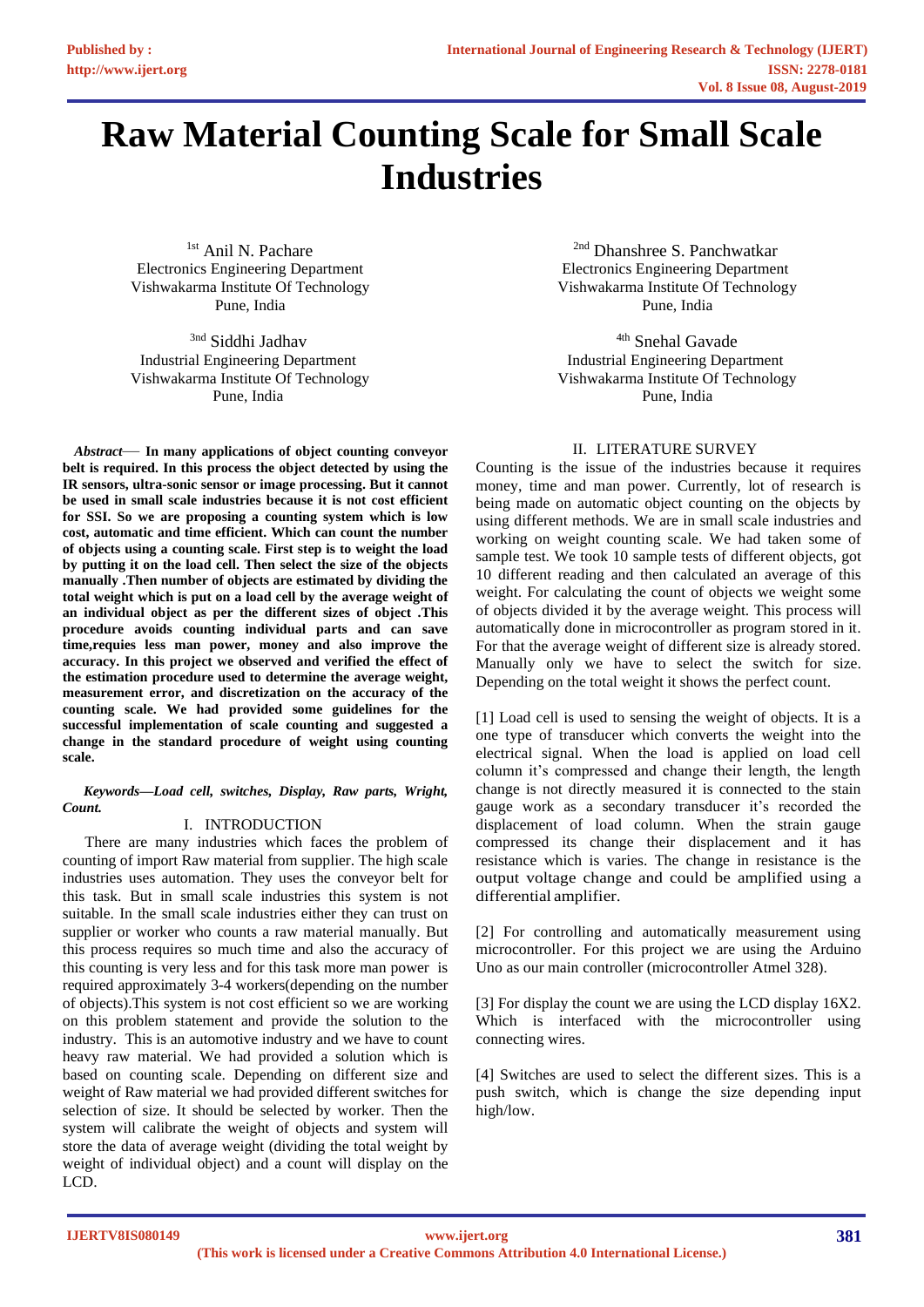### III. PROBLEM IDENTIFICATION/OBJECTIVES

- The problem identified is related to counting of raw material at the receiving side.
- The raw material is delivered to the company on the requirements, that it's daily or with a gap of 2 days or even weekly.
- The material is counted by the supplier's side only.
- After some days or maybe months, company observes that there is shortage of raw material which was not supposed to be short.
- Implementation of the counting system which require
	- ➢ Less time
	- ➢ Less man power.
- By establishing the technique for counting the raw material and thereby reducing the problem of shortage.

IV. DIFFERENT SOLUTIONS

1. Counting using weight

Put random numbers of the objects on the weight machine. Depending upon the weight, system will display the no of objects. (An average weight of the one object is already stored its dividing the weight of machine)

2. Counting using Conveyor Belt The objects are put on the conveyor belt by one side

and it's counted by other side. The object is counted when it is passed from IR Sensor.

- 3. Counting using Moving Wheel Put objects to a counting storage then the object will Drop into a moving wheel which consist of number of holes. The size of hole is depended on the size of object. Then it will pass through a single hole. Then it is counted by using IR sensor.
- 4. Counting using Beans

Put objects on a slider. Make a bean of number rows and number of columns depending on size of one object fill rows and columns by moving the bean and count no of objects by calculating height of bean and number of columns.

5. Counting using Image processing

Put the objects on the conveyor belt. As the objects start to move it will scan by a camera. In this process the object will detect by its size and the object will be counted.

- 6. Counting using RFID Fix the RFID Tag on import objects and it will scan by using RFID Reader system, and using controller it will shows the count of objects.
- 7. Counting using Barcode scanning Stick the barcode tag on import objects and it will scan by using barcode scanning machine it will shows the count of objects.

V. WORKING ON WEIGHT COUNTING SYSTEM This method is having weight measurement module (load cell), micro-controller (Arduino Uno), HX711 load cell amplifier module and switches for selection of a size.



Fig. block diagram

The dc supply is provided to Arduino UNO by Power supply.The Main platform we are using to build the project is Arduino-UNO which gives us the flexibility to write the code more effectively in convenient way. It also provides us features like Inexpensive, Cross platform, Simpler and clear programming environment, Open source and extensible software easy for beginners. Ardiuno UNO normally connect it to a computer with a USB cable and power it with an AC to-DC adapter or battery to get starts. In the project we will store the three different sizes of an average weights into the Arduino Uno. Depending on the capacity of the load cell (we are using the 200Kg maximum capacity of a load cell) put the weight on it. Firstly select the switch of size of the material or object. Then put on the load cell and the total weight should be less 200 kg. Arduino UNO calculated the total weight divided by the average weight and show the count on LCD display.

#### VI. SAMPLE TESTING

| Sample Test               |                     |                      |                                         |
|---------------------------|---------------------|----------------------|-----------------------------------------|
|                           | <b>NO</b>           | Weight per<br>pieces | Average $=7550/10$<br>$=755$            |
| .                         | $\mathbf{I}$        | 749                  | <b>Total Count=Total</b>                |
| $\bullet$ or supervisors. | $\overline{2}$      | 755                  | weight/Average                          |
|                           | 3                   | 754                  | $=7550/755$                             |
|                           | $\overline{4}$      | 750                  | $=10$<br>The count is 10.               |
|                           | 5                   | 762                  |                                         |
|                           | $\ddot{\mathbf{c}}$ | 756                  | Probability<br>Case 1: Total Count      |
|                           | $\overline{z}$      | 759                  | $= 7549/755$                            |
|                           | $\mathbf{R}$        | 762                  | $= 9.998$                               |
|                           | $\circ$             | 750                  | The count is 10.<br>Case 2: Total Count |
|                           | 10                  | 753                  | $= 6900/755$                            |
| $\bullet$ calculations.   | Total<br>Weight     | 7550                 | $= 9.1$<br>The Count is 9.              |

We take a 10 random object from the import material and weight of every object. Get the 10 different reading depending on the reading the weight is varies in between 749 Gm – 762 Gm. Take an average weight of the object. There are some probabilities which can cause to error (Arduino uno will not able show the count).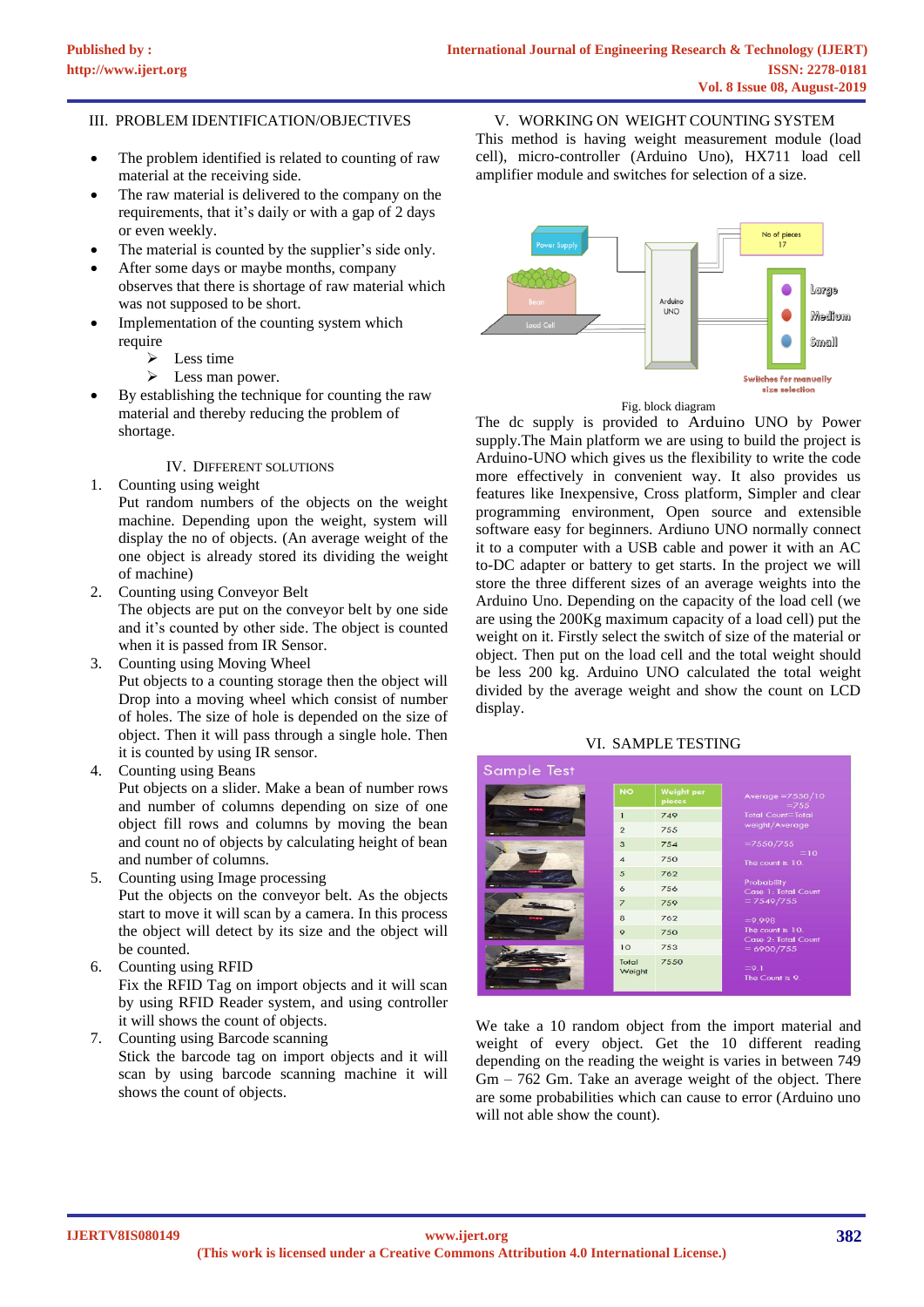### VII. COMPONENT DESCRIPTION

#### LOAD CELL:

Load cells is the transducers which are used to measure the weight using force applied on it. The output of load cell is in the form of electrical signal proportional to input force. Strain gauges are the most common load cells in industry. The commonly used load cells are strain gauges. These load cells are particularly stiff, have very good resonance values, and tend to have long life cycles in application.



The strain gauges have property of stretching and contracting according to the appropriate deformation of the material of load cells. The values of deformation are very small and related to the stress and strain of that material load cell is having at the time. The changes in resistance are the strain gauge give out an electrical value change into is used to calculate the load placed on the load cell. Strain gauge is basically a planer resistor gives the electrical output.



Fig: load cell

#### HX711 Module:

Load cell will give the output in micro volts and Arduino is not capable of reading these values directly therefore amplification is required.



For this best solution is to use HX711 amplifier which is a 24-bit analog to digital amplifier and gives accurate output from a load cell. The HX711 amplifier consist of 10 pins, there is four pins are used to interfacing with Arduino.



#### ARDUINO:

Arduino is a computer hardware and Software Company which designs and manufactures microcontroller kits. This for building Analog, digital devices and interactive objects that can sense and control objects in a physical world. Arduino allows programs, which will be written in any programming language with a compiler that can produce binary machine code. AVR microcontrollers, AVR Studio and the newer Atmel Studio can be used for programming Arduino. The integrated development environment (IDE) is a cross platform applications to be written in java provides by the Arduino Projects. A code or program created using IDE for Arduino is called as a "sketch". Arduino is in this project for controlling the interfacing devices like load cell, switches, LCD display. Load cell provides the input to arduino UNO and as the program stored in it arduino shows the count.



Fig: Arduino UNO

#### 16\*2 LCD Display:

Out of all available LCD Displays modules in market, the most commonly used one is 16×2 LCD Module which can display 32 ASCII characters in 2 lines (16 characters in 1 line and other 16 characters in 2 lines). The LCD module and Arduino are interfaced. To display the information on display like count, weight and project title.



16X2 LCD pinout diagram